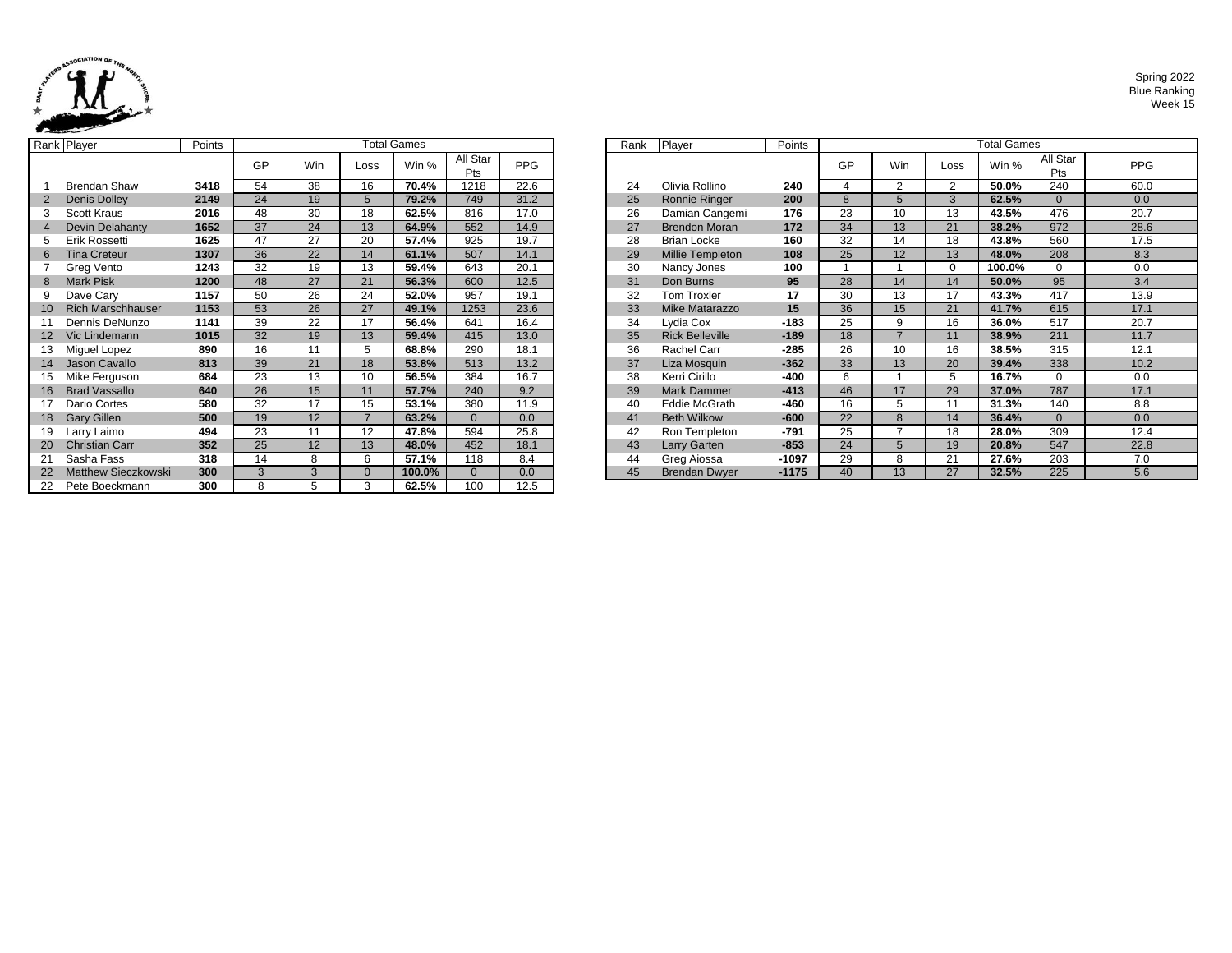

Spring 2022 Blue Win-Loss Record Week 15

|                     |                  | 401 | 301 D/I        |          | <b>Single Cricket</b> |                | 501 D/I  |    | <b>Double Cricket</b> |                | 601           | <b>Total</b> |    |    |     |
|---------------------|------------------|-----|----------------|----------|-----------------------|----------------|----------|----|-----------------------|----------------|---------------|--------------|----|----|-----|
| <b>Player</b>       | <u>Team</u>      | W   | W              |          | W                     |                | <u>w</u> |    | <u>w</u>              |                | w             |              | W  |    |     |
| Denis Dolley        | Gunthers         |     |                |          |                       |                |          |    |                       |                |               |              |    |    | 79% |
| 2 Brendan Shaw      | Instant Replay 3 |     | $\mathbf{0}$   | $\Omega$ |                       | $\Omega$       | 12       |    | 18                    | $\mathcal{D}$  | 6             |              | 38 | 16 | 70% |
| 3 Devin Delahanty   | Valencia         |     | 6              | 4        |                       |                | 9        |    |                       | 3              |               |              | 24 | 13 | 65% |
| 4 Scott Kraus       | Valencia         |     | $\overline{2}$ |          |                       |                | 9        | 8  | 10                    | 8              | 8             |              | 30 | 18 | 63% |
| <b>Tina Creteur</b> | Valencia         |     | 6              |          |                       |                | ົ        |    |                       | 3              |               |              | 22 | 14 | 61% |
| 6 Greg Vento        | Valencia         |     |                |          |                       | 5              |          |    |                       | 4              |               |              | 19 | 13 | 59% |
| 6 Vic Lindemann     | Off Broadway 2   |     |                |          |                       |                |          |    |                       | ົ              |               |              | 19 | 13 | 59% |
| 8 Brad Vassallo     | Gunthers         |     |                |          |                       | $\Omega$       |          |    | $\sigma$              | $\overline{2}$ |               |              | 15 | 11 | 58% |
| 9 Erik Rossetti     | Instant Replay 3 |     | $\Omega$       |          |                       | $\cdot$        | 6        |    | 12                    | 8              |               |              | 27 | 20 | 57% |
| 10 Dennis DeNunzo   | Gunthers         |     | $\mathbf{0}$   | $\Omega$ |                       | $\overline{2}$ | 3        | 3  | 8                     | 11             | $\Omega$      |              | 22 | 17 | 56% |
| 11 Mark Pisk        | Off Broadway 2   |     |                |          |                       |                | 9        | 6  | 14                    | 9              | っ             |              | 27 | 21 | 56% |
| 12 Jason Cavallo    | Instant Replay 3 |     |                |          |                       |                | 8        | 6  |                       | 2              | $\mathcal{B}$ |              | 21 | 18 | 54% |
| 13 Dario Cortes     | Off Broadway 2   |     |                |          |                       |                | ◠        |    | 10                    | 10             |               |              | 17 | 15 | 53% |
| 14 Dave Cary        | Repeal XVIII     |     |                | $\Omega$ | 5                     | 4              |          |    | 10                    | 13             | 3             |              | 26 | 24 | 52% |
| 15 Don Burns        | Off Broadway 2   |     |                |          |                       | $\sim$         |          | 5. |                       | 5              | $\Omega$      |              | 14 | 14 | 50% |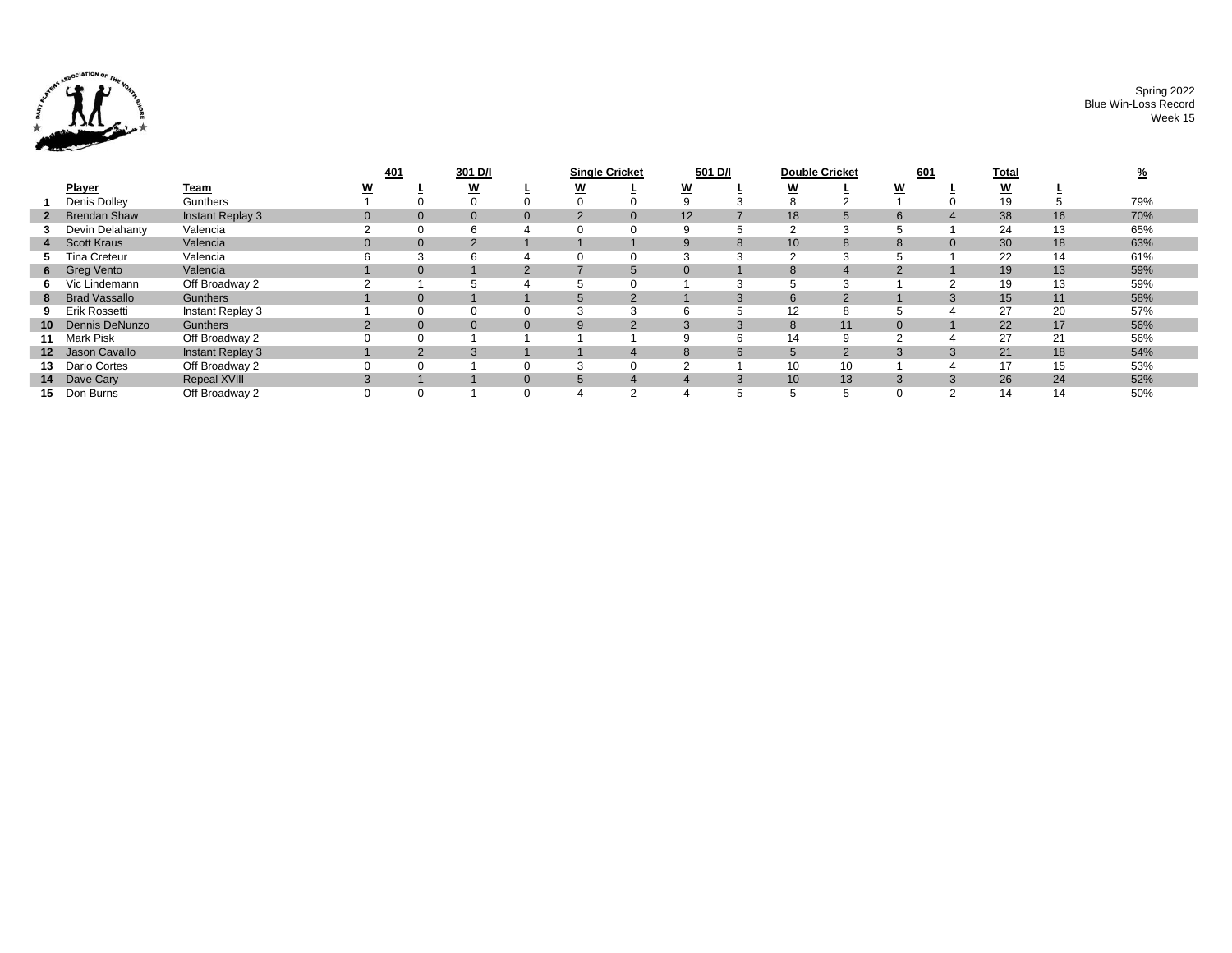

Brad Vassallo **Brad Contes and Aust Cualified** Brendan Shaw <sub>Co-Captain</sub> Qualified Dario Cortes Captain Qualified Ronnie Ringer **Nancy Jones Not Designed According to the Connect According Connect According Nancy Jones Not Qualified** 

# **Repeal XVIII Games Needed Valencia Games Needed**

Dave Cary **Cary Captain Qualified** Gary Gillen Co-Captain Qualified Larry Laimo **Calified** Greg Vento Qualified Greg Vento Mark Dammer **Co-Captain Qualified** Scott Kraus Cualified Cualified Mike Matarazzo **Mike Matarazzo** Qualified Tina Creteur Captain Qualified Rich Marschhauser Qualified Devin Delahanty Qualified Olivia Rollino Not Qualified Liza Mosquin Qualified Woodley Calixte **Not Cualified** Miguel Lopez Not Qualified Miguel Lopez Not Qualified

Brendan Dwyer **Constructed Beth Wilkow** Qualified Beth Wilkow Qualified

Brendon Moran Qualified Damian Cangemi Qualified Larry Garten Qualified Brian Locke Qualified Erik Rossetti Qualified Lydia Cox Qualified Dennis DeNunzo Qualified Jason Cavallo Qualified Mark Pisk co-Captain Qualified Mike Ferguson Captain Qualified Christian Carr Captain Qualified Tom Troxler Qualified Millie Templeton **Co-Captain Qualified** Greg Aiossa **Concernant Co-Captain Qualified** Greg Aiossa Qualified Vic Lindemann Qualified Ron Templeton **Rachel Carr** Cualified **Rachel Carr** Cualified Cualified Don Burns Qualified Qualified Denis Dolley **Canadia Contained Cualified** Kerri Cirillo **Not Qualified Rick Belleville** Rick Belleville Qualified Eddie McGrath Qualified Matthew Sieczkowski Not Qualified Sasha Fass Qualified

Pete Boeckmann Not Qualified Brian Ox Not Qualified

## **Gunthers Games Needed Instant Replay 3 Games Needed Off Broadway 2 Games Needed**

Spring 2022 Blue Qualification Week 15